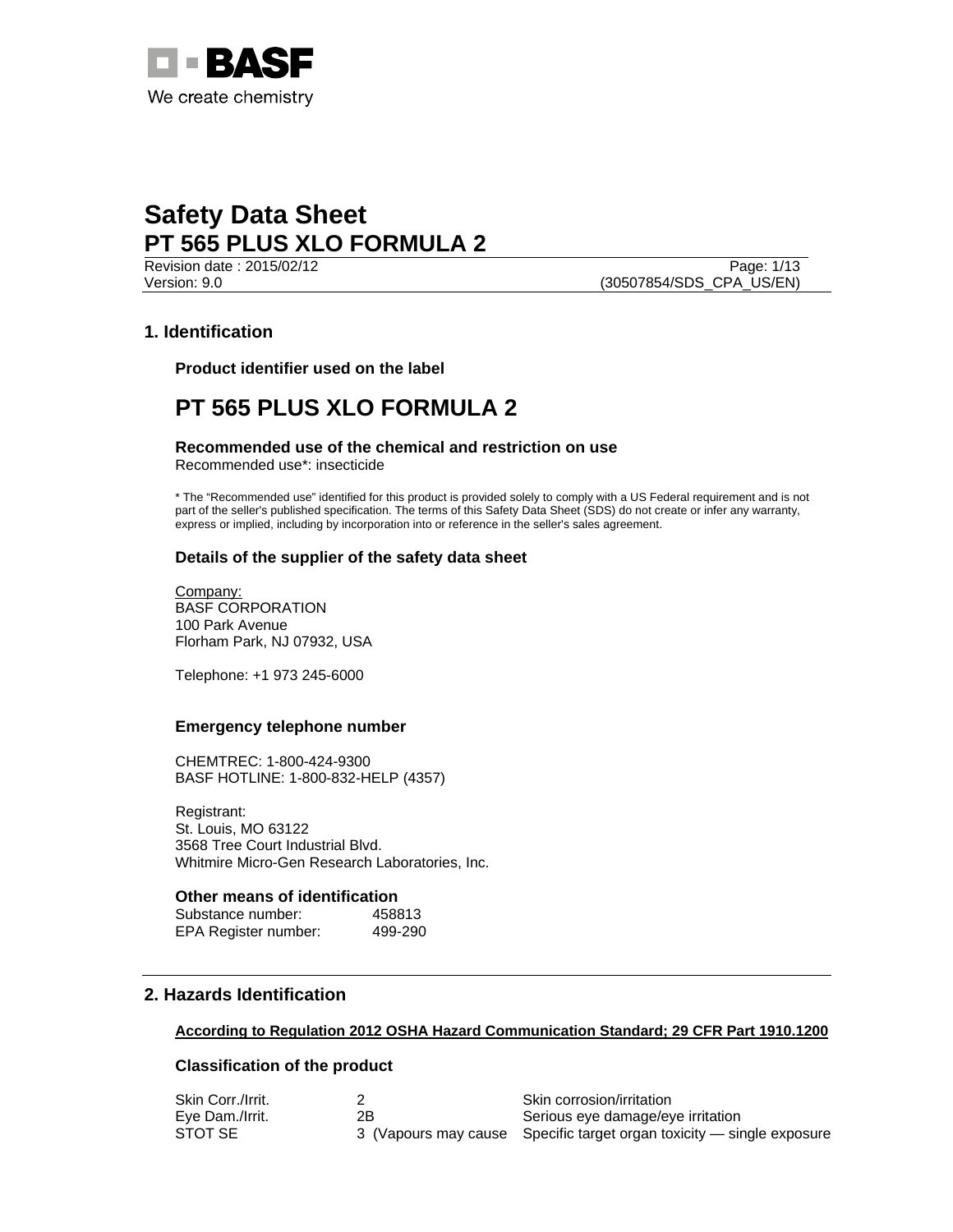Revision date : 2015/02/12 Page: 2/13 Version: 9.0 (30507854/SDS\_CPA\_US/EN)

|                                                                       | drowsiness and                                                                                                          |                                                                                                                                                                                                     |
|-----------------------------------------------------------------------|-------------------------------------------------------------------------------------------------------------------------|-----------------------------------------------------------------------------------------------------------------------------------------------------------------------------------------------------|
| Flam. Aerosol                                                         | dizziness.)<br>1                                                                                                        | Flammable aerosols                                                                                                                                                                                  |
| Label elements                                                        |                                                                                                                         |                                                                                                                                                                                                     |
| Pictogram:                                                            |                                                                                                                         |                                                                                                                                                                                                     |
|                                                                       |                                                                                                                         |                                                                                                                                                                                                     |
| Signal Word:<br>Danger                                                |                                                                                                                         |                                                                                                                                                                                                     |
| Hazard Statement:<br>H <sub>222</sub><br>H320<br>H315<br>H336         | Extremely flammable aerosol.<br>Causes eye irritation.<br>Causes skin irritation.<br>May cause drowsiness or dizziness. |                                                                                                                                                                                                     |
| Precautionary Statements (Prevention):<br>P210                        | ignition sources. No smoking.                                                                                           | Keep away from heat, hot surfaces, sparks, open flames and other                                                                                                                                    |
| P <sub>280</sub><br>P271                                              | Wear protective gloves.<br>Use only outdoors or in a well-ventilated area.                                              |                                                                                                                                                                                                     |
| P211<br>P <sub>251</sub>                                              | Do not pierce or burn, even after use.                                                                                  | Do not spray on an open flame or other ignition source.                                                                                                                                             |
| P <sub>260</sub><br>P <sub>264</sub>                                  | Do not breathe dust/gas/mist/vapours.                                                                                   | Wash with plenty of water and soap thoroughly after handling.                                                                                                                                       |
| Precautionary Statements (Response):<br>P312<br>$P305 + P351 + P338$  |                                                                                                                         | Call a POISON CENTER or doctor/physician if you feel unwell.<br>IF IN EYES: Rinse cautiously with water for several minutes. Remove<br>contact lenses, if present and easy to do. Continue rinsing. |
| $P304 + P340$                                                         | breathing.                                                                                                              | IF INHALED: Remove person to fresh air and keep comfortable for                                                                                                                                     |
| $P303 + P352$<br>P332 + P313                                          | If skin irritation occurs: Get medical advice/attention.                                                                | IF ON SKIN (or hair): Wash with plenty of soap and water.                                                                                                                                           |
| P337 + P311                                                           |                                                                                                                         | If eye irritation persists: Call a POISON CENTER or doctor/physician.                                                                                                                               |
| P362 + P364                                                           |                                                                                                                         | Take off contaminated clothing and wash before reuse.                                                                                                                                               |
| Precautionary Statements (Storage):<br>$P403 + P233$<br>$P410 + P412$ | 122°F.                                                                                                                  | Store in a well-ventilated place. Keep container tightly closed.<br>Protect from sunlight. Do no expose to temperatures exceeding 50°C/                                                             |
| P405                                                                  | Store locked up.                                                                                                        |                                                                                                                                                                                                     |
| Precautionary Statements (Disposal):<br>P <sub>501</sub>              | point.                                                                                                                  | Dispose of contents/container to hazardous or special waste collection                                                                                                                              |

## **Hazards not otherwise classified**

Labeling of special preparations (GHS):

The following percentage of the mixture consists of components(s) with unknown hazards regarding the acute toxicity: 0 - 1 % dermal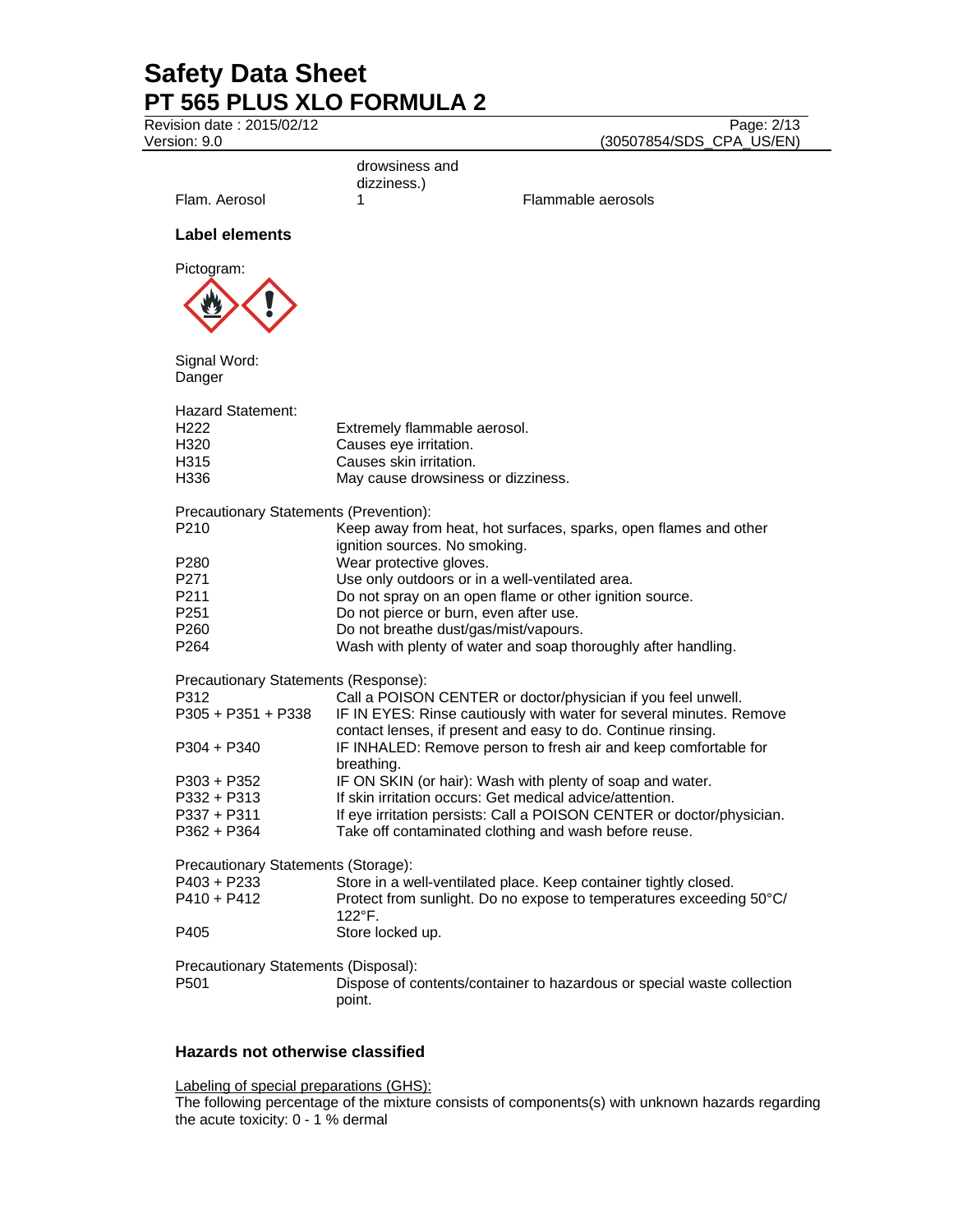| Revision date: 2015/02/12 | Page: 3/13               |
|---------------------------|--------------------------|
| Version: 9.0              | (30507854/SDS CPA US/EN) |

The following percentage of the mixture consists of components(s) with unknown hazards regarding the acute toxicity: 0 - 1 % oral

The following percentage of the mixture consists of components(s) with unknown hazards regarding the acute toxicity: 5 - 7 % Inhalation - vapour

The following percentage of the mixture consists of components(s) with unknown hazards regarding the acute toxicity: 6 - 7 % Inhalation - mist

#### **According to Regulation 1994 OSHA Hazard Communication Standard; 29 CFR Part 1910.1200**

### **Emergency overview**

CAUTION: EXTREMELY FLAMMABLE. KEEP OUT OF REACH OF CHILDREN. KEEP OUT OF REACH OF DOMESTIC ANIMALS. HARMFUL IF SWALLOWED. HARMFUL IF ABSORBED THROUGH SKIN. Avoid contact with the skin, eyes and clothing. Wash thoroughly after handling. Aerosol container contains flammable gas under pressure.

## **3. Composition / Information on Ingredients**

#### **According to Regulation 2012 OSHA Hazard Communication Standard; 29 CFR Part 1910.1200**

| <b>CAS Number</b> | Content (W/W)   | <b>Chemical name</b>                        |
|-------------------|-----------------|---------------------------------------------|
| 8003-34-7         | $0.5 \%$        | Pyrethrins                                  |
| 67-64-1           | $50.0 - 75.0 %$ | Acetone                                     |
| 64742-47-8        | $1.0 - 3.0 %$   | Distillates (petroleum), hydrotreated light |
| $51-03-6$         | $1.0 - 3.0 %$   | Piperonylbutoxide                           |
| 113-48-4          | $0.3 - 3.0 %$   | n-Octyl bicycloheptene dicarboximide        |

## **4. First-Aid Measures**

### **Description of first aid measures**

### **Most important symptoms and effects, both acute and delayed**

Symptoms: The most important known symptoms and effects are described in the labelling (see section 2) and/or in section 11., Further important symptoms and effects are so far not known. Hazards: Vomiting may cause aspiration pneumonia due to the ingredients.

### **Indication of any immediate medical attention and special treatment needed**

Note to physician Treatment: Treat according to symptoms (decontamination, vital functions), no known specific antidote. Aspiration of this product during induced emesis can result in lung injury. If evacuation of stomach contents is considered necessary, use method least likely to cause aspiration, such as gastric lavage after endotracheal intubation.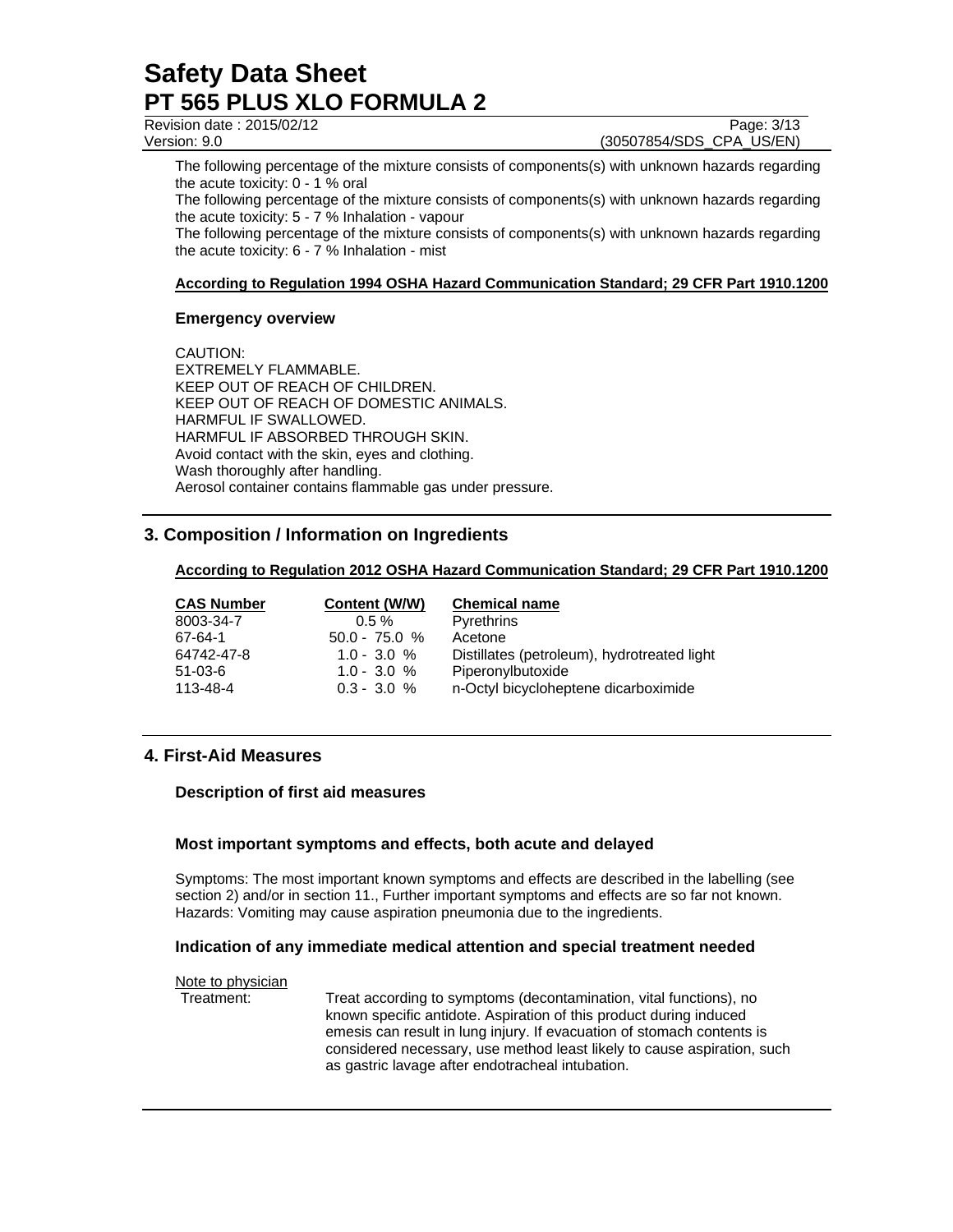Revision date : 2015/02/12 Page: 4/13 Version: 9.0 (30507854/SDS\_CPA\_US/EN)

## **5. Fire-Fighting Measures**

### **Extinguishing media**

Suitable extinguishing media: carbon dioxide, foam, dry powder, water spray

### **Special hazards arising from the substance or mixture**

Hazards during fire-fighting:

carbon monoxide, carbon dioxide, nitrogen dioxide, nitrogen oxide,

Aerosol container contains flammable gas under pressure. Pressure inside container is increased when heated, and may cause explosion. If product is heated above decomposition temperature, toxic vapours will be released. The substances/groups of substances mentioned can be released in case of fire.

### **Advice for fire-fighters**

Protective equipment for fire-fighting: Firefighters should be equipped with self-contained breathing apparatus and turn-out gear.

### **Further information:**

Evacuate area of all unnecessary personnel. Contain contaminated water/firefighting water. Do not allow to enter drains or waterways.

## **6. Accidental release measures**

### **Personal precautions, protective equipment and emergency procedures**

Take appropriate protective measures. Clear area. Shut off source of leak only under safe conditions. Extinguish sources of ignition nearby and downwind. Ensure adequate ventilation. Wear suitable personal protective clothing and equipment.

### **Environmental precautions**

Do not discharge into the subsoil/soil. Do not discharge into drains/surface waters/groundwater. Contain contaminated water/firefighting water. A spill of or in excess of the reportable quantity requires notification to state, local and national emergency authorities. This product is regulated by CERCLA ('Superfund').

### **Methods and material for containment and cleaning up**

Dike spillage. Pick up with suitable absorbent material. Spilled substance/product should be recovered and applied according to label rates whenever possible. If application of spilled substance/product is not possible, then spills should be contained, solidified, and placed in suitable containers for disposal. After decontamination, spill area can be washed with water. Collect wash water for approved disposal.

## **7. Handling and Storage**

## **Precautions for safe handling**

RECOMMENDATIONS ARE FOR MANUFACTURING, COMMERCIAL BLENDING, AND PACKAGING WORKERS. PESTICIDE APPLICATORS & WORKERS must refer to the Product Label and Directions for Use attached to the product. Provide good ventilation of working area (local exhaust ventilation if necessary). Keep away from sources of ignition - No smoking. Keep container tightly sealed. Protect against heat. Handle and open container with care. Do not open until ready to use. Once container is opened, content should be used as soon as possible. Provide means for controlling leaks and spills. Follow label warnings even after container is emptied. The substance/ product may be handled only by appropriately trained personnel. Avoid all direct contact with the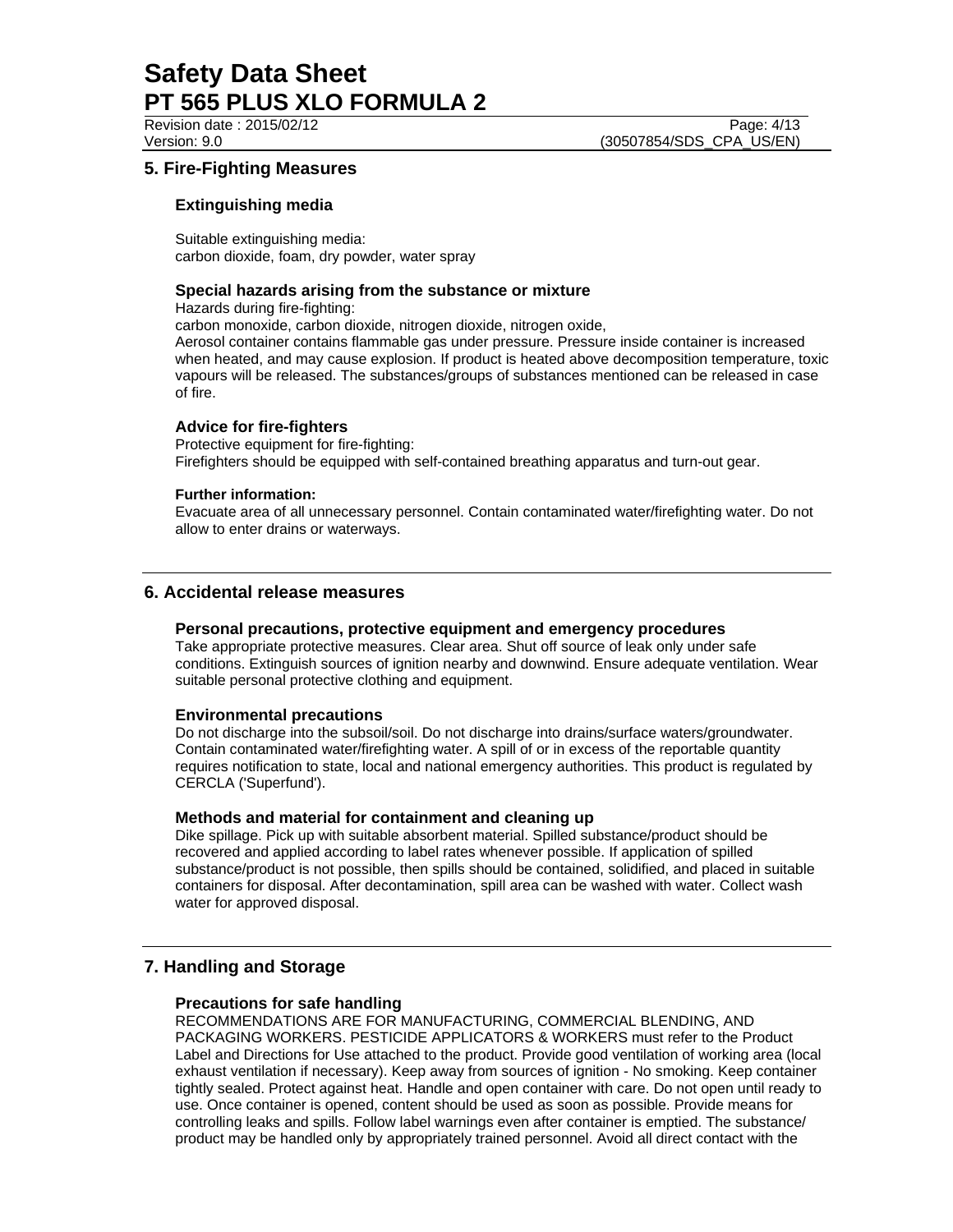| Revision date: 2015/02/12 | Page: 5/13               |
|---------------------------|--------------------------|
| Version: 9.0              | (30507854/SDS CPA US/EN) |

substance/product. Avoid contact with the skin, eyes and clothing. Avoid inhalation of dusts/mists/vapours. Wear suitable personal protective clothing and equipment.

Protection against fire and explosion:

Aerosol container contains flammable gas under pressure. The relevant fire protection measures should be noted. Fire extinguishers should be kept handy. Avoid all sources of ignition: heat, sparks, open flame. Avoid extreme heat. Ground all transfer equipment properly to prevent electrostatic discharge. Electrostatic discharge may cause ignition.

### **Conditions for safe storage, including any incompatibilities**

Segregate from incompatible substances. Segregate from foods and animal feeds. Segregate from textiles and similar materials.

Further information on storage conditions: Protect containers from physical damage. Store in a cool, dry, well-ventilated area. Avoid all sources of ignition: heat, sparks, open flame.

Storage stability: May be kept indefinitely if stored properly. If an expiry date is mentioned on the packaging/label this takes priority over the statements on storage duration in this safety data sheet. Protect from temperatures above: 130 °F Explosive at or above indicated temperature.

## **8. Exposure Controls/Personal Protection**

### **Users of a pesticidal product should refer to the product label for personal protective equipment requirements.**

### **Components with occupational exposure limits**

| OSHA PEL<br><b>ACGIH TLV</b> | PEL 1,000 ppm 2,400 mg/m3; STEL value<br>1,000 ppm 2,400 mg/m3; TWA value 750 ppm<br>$1,800 \text{ mg/m3}$ :<br>TWA value 500 ppm; STEL value 750 ppm;                                                                                                                     |
|------------------------------|----------------------------------------------------------------------------------------------------------------------------------------------------------------------------------------------------------------------------------------------------------------------------|
|                              |                                                                                                                                                                                                                                                                            |
| OSHA PEL                     | PEL 5,000 ppm 9,000 mg/m3; TWA value<br>10,000 ppm 18,000 mg/m3 ; STEL value<br>30,000 ppm 54,000 mg/m3;                                                                                                                                                                   |
| <b>ACGIH TLV</b>             | TWA value 5,000 ppm; STEL value 30,000<br>ppm;                                                                                                                                                                                                                             |
|                              |                                                                                                                                                                                                                                                                            |
| <b>ACGIH TLV</b>             | TWA value 200 mg/m3 Non-aerosol (total<br>hydrocarbon vapor);<br>Application restricted to conditions in which there<br>are negligible aerosol exposures.<br>Skin Designation Non-aerosol (total<br>hydrocarbon vapor);<br>The substance can be absorbed through the skin. |
|                              |                                                                                                                                                                                                                                                                            |

#### **Advice on system design:**

Whenever possible, engineering controls should be used to minimize the need for personal protective equipment.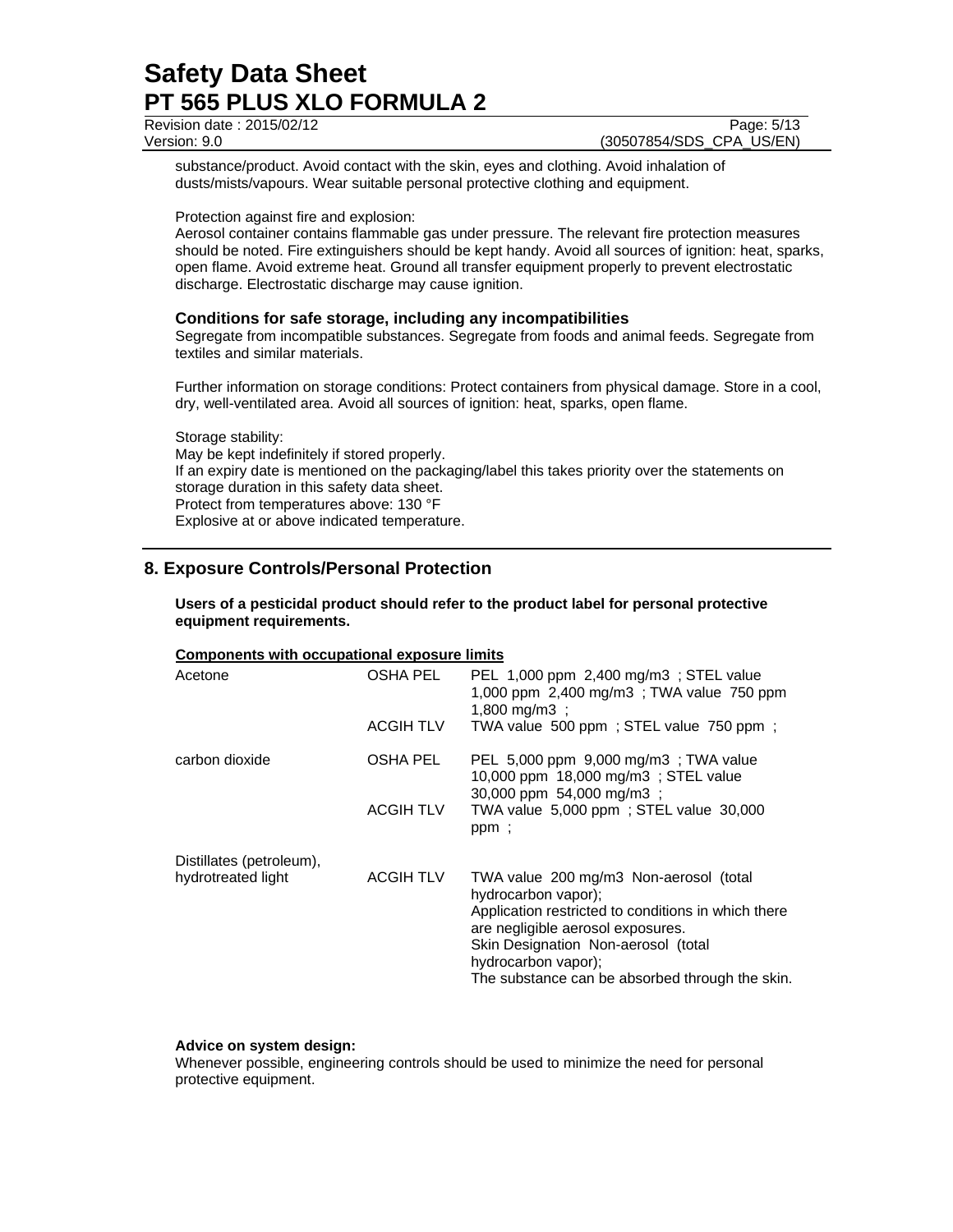### **Personal protective equipment**

### **RECOMMENDATIONS FOR MANUFACTURING, COMMERCIAL BLENDING, AND PACKAGING WORKERS:**

### **Respiratory protection:**

Wear respiratory protection if ventilation is inadequate. Wear a NIOSH-certified (or equivalent) organic vapour/particulate respirator. For situations where the airborne concentrations may exceed the level for which an air purifying respirator is effective, or where the levels are unknown or Immediately Dangerous to Life or Health (IDLH), use NIOSH-certified full facepiece pressure demand self-contained breathing apparatus (SCBA) or a full facepiece pressure demand supplied-air respirator (SAR) with escape provisions.

### **Hand protection:**

Chemical resistant protective gloves, Protective glove selection must be based on the user's assessment of the workplace hazards.

### **Eye protection:**

Safety glasses with side-shields. Tightly fitting safety goggles (chemical goggles). Wear face shield if splashing hazard exists.

### **Body protection:**

Body protection must be chosen depending on activity and possible exposure, e.g. head protection, apron, protective boots, chemical-protection suit.

#### **General safety and hygiene measures:**

RECOMMENDATIONS FOR MANUFACTURING, COMMERCIAL BLENDING, AND PACKAGING WORKERS Wear long sleeved work shirt and long work pants in addition to other stated personal protective equipment. Work place should be equipped with a shower and an eye wash. Handle in accordance with good industrial hygiene and safety practice. Personal protective equipment should be decontaminated prior to reuse. Gloves must be inspected regularly and prior to each use. Replace if necessary (e.g. pinhole leaks). Take off immediately all contaminated clothing. Store work clothing separately. Hands and/or face should be washed before breaks and at the end of the shift. No eating, drinking, smoking or tobacco use at the place of work. Keep away from food, drink and animal feeding stuffs.

## **9. Physical and Chemical Properties**

| Form:<br>Odour:                             | liquid, aerosol<br>characteristic, of acetone |                                                                                                                         |
|---------------------------------------------|-----------------------------------------------|-------------------------------------------------------------------------------------------------------------------------|
| Odour threshold:                            |                                               | Not determined due to potential health<br>hazard by inhalation.                                                         |
| Colour:                                     | amber, cloudy                                 |                                                                                                                         |
| pH value:<br>Flammability:                  | approx. 8 - 10<br>not applicable              | $(1\%$ (m), 20 - 25 °C)                                                                                                 |
| <b>Flammability of Aerosol</b><br>Products: | $>18$ in                                      | (ASTM D 3065                                                                                                            |
| NFPA 30B flammability:                      |                                               |                                                                                                                         |
|                                             | Level 2 Aerosol                               |                                                                                                                         |
| Lower explosion limit:                      | $3.4\%$ (V)                                   | The product has not been tested. The<br>statement has been derived from the<br>properties of the individual components. |
| Upper explosion limit:                      | 18 %(V)                                       | The product has not been tested. The<br>statement has been derived from the<br>properties of the individual components. |
| Autoignition:                               | 350 °C                                        | The product has not been tested. The<br>statement has been derived from the<br>properties of the individual components. |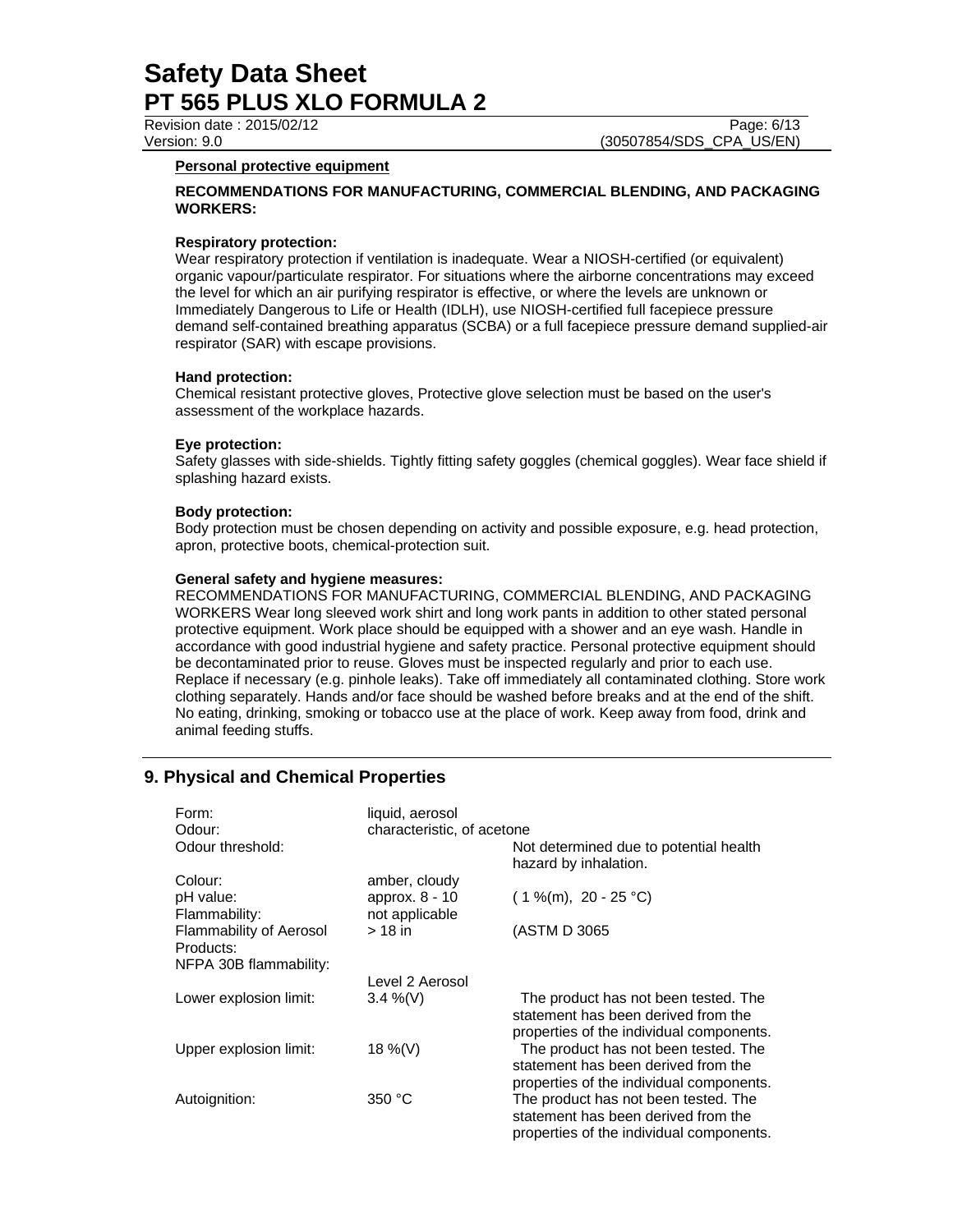| Revision date: 2015/02/12<br>Version: 9.0                                              |                                                                                                                                                                                                                                                   | Page: 7/13<br>(30507854/SDS_CPA_US/EN)                                                                                                                |  |
|----------------------------------------------------------------------------------------|---------------------------------------------------------------------------------------------------------------------------------------------------------------------------------------------------------------------------------------------------|-------------------------------------------------------------------------------------------------------------------------------------------------------|--|
| Density:                                                                               | approx. 0.86<br>g/cm3                                                                                                                                                                                                                             | (20 °C)                                                                                                                                               |  |
| Vapour density:<br>Partitioning coefficient n-<br>octanol/water (log Pow):             |                                                                                                                                                                                                                                                   | not applicable<br>not applicable                                                                                                                      |  |
| Thermal decomposition:                                                                 | carbon monoxide, carbon dioxide, nitrogen dioxide, nitrogen<br>oxide<br>Stable at ambient temperature. If product is heated above<br>decomposition temperature toxic vapours may be released. To<br>avoid thermal decomposition, do not overheat. |                                                                                                                                                       |  |
| Viscosity, dynamic:<br>Solubility in water:<br>Evaporation rate:<br>Other Information: | $0.99$ mPa.s                                                                                                                                                                                                                                      | (20 °C)<br>slightly soluble<br>not applicable<br>If necessary, information on other physical and chemical<br>parameters is indicated in this section. |  |

## **10. Stability and Reactivity**

### **Reactivity**

No hazardous reactions if stored and handled as prescribed/indicated.

Corrosion to metals: Corrosive effects to metal are not anticipated.

### **Chemical stability**

The product is stable if stored and handled as prescribed/indicated.

### **Possibility of hazardous reactions**

The product is chemically stable.

### **Conditions to avoid**

Avoid all sources of ignition: heat, sparks, open flame. Avoid prolonged storage. Avoid electro-static discharge. Avoid contamination. Avoid prolonged exposure to extreme heat. Avoid extreme temperatures.

### **Incompatible materials**

No substances known that should be avoided.

### **Hazardous decomposition products**

Decomposition products: Hazardous decomposition products: No hazardous decomposition products if stored and handled as prescribed/indicated.

Thermal decomposition: Possible thermal decomposition products: carbon monoxide, carbon dioxide, nitrogen dioxide, nitrogen oxide Stable at ambient temperature. If product is heated above decomposition temperature toxic vapours may be released. To avoid thermal decomposition, do not overheat.

## **11. Toxicological information**

## **Primary routes of exposure**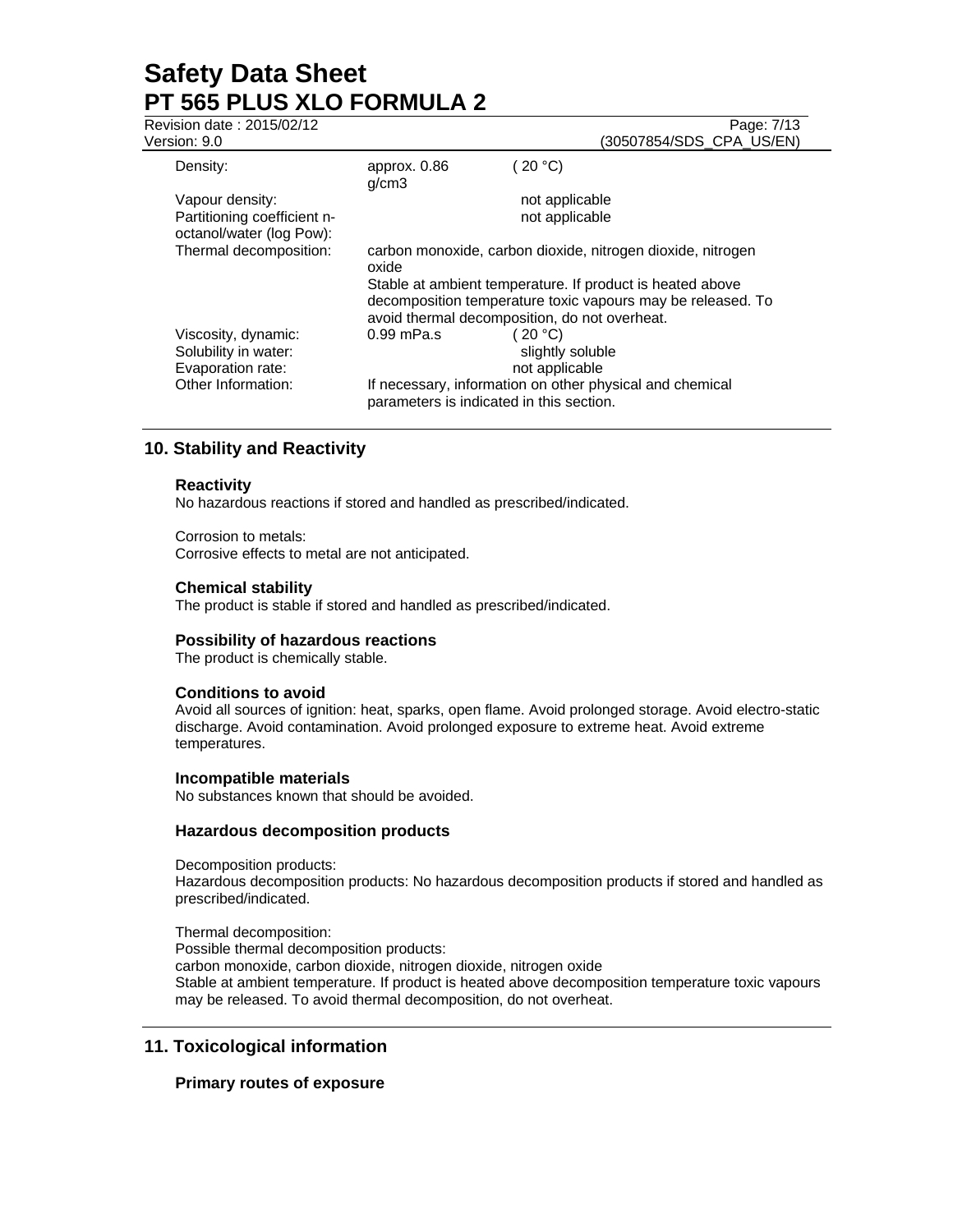Revision date : 2015/02/12 Page: 8/13

Version: 9.0 (30507854/SDS\_CPA\_US/EN)

Routes of entry for solids and liquids are ingestion and inhalation, but may include eye or skin contact. Routes of entry for gases include inhalation and eye contact. Skin contact may be a route of entry for liquefied gases.

## **Acute Toxicity/Effects**

**Acute toxicity** 

Assessment of acute toxicity: Slightly toxic after single ingestion. Slightly toxic after short-term skin contact. Relatively nontoxic after short-term inhalation.

Oral Type of value: LD50 Species: rat Value: > 2,000 mg/kg No mortality was observed.

**Inhalation** Type of value: LC50 Species: rat Value:  $> 7.4$  mg/l

Type of value: LC50 Species: rat Value: > 2.1 mg/l No mortality was observed.

**Dermal** 

Type of value: LD50 Species: rat Value: > 2,000 mg/kg No mortality was observed.

Assessment other acute effects Assessment of STOT single: Possible narcotic effects (drowsiness or dizziness).

Irritation / corrosion Assessment of irritating effects: May cause slight but temporary irritation to the eyes. May cause slight irritation to the skin.

Skin Species: rabbit Result: non-irritant May cause slight irritation to the skin.

Eye Species: rabbit Result: Slightly irritating. May cause slight irritation to the eyes.

**Sensitization** Assessment of sensitization: Skin sensitizing effects were not observed in animal studies.

Species: guinea pig Result: Non-sensitizing.

**Chronic Toxicity/Effects**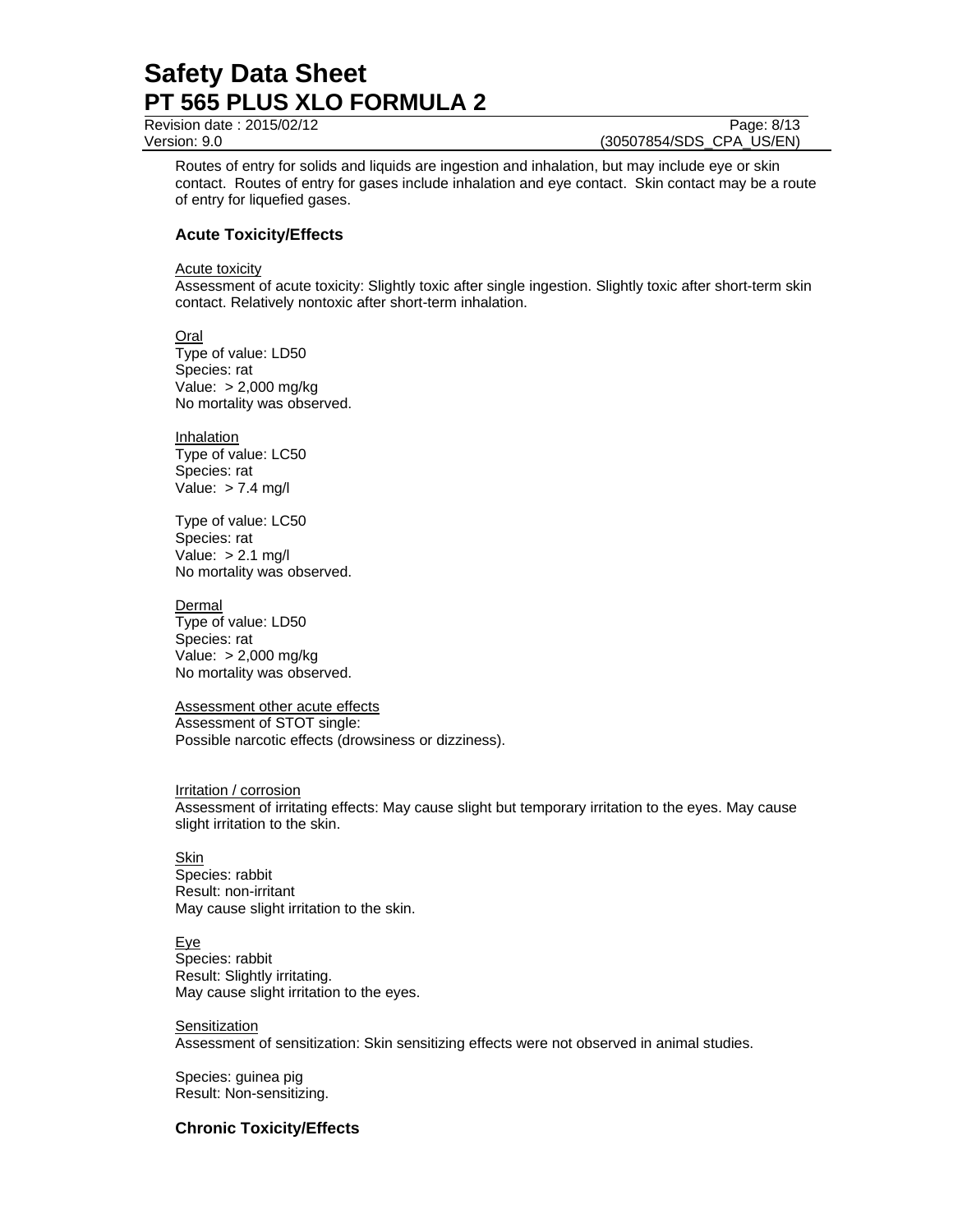Revision date : 2015/02/12 Page: 9/13 Version: 9.0 (30507854/SDS\_CPA\_US/EN)

#### Repeated dose toxicity

Assessment of repeated dose toxicity: The product has not been tested. The statement has been derived from the properties of the individual components.

#### *Information on: Piperonyl butoxide*

*Assessment of repeated dose toxicity: The substance may cause damage to the liver after repeated ingestion of high doses, as shown in animal studies. The substance may cause damage to the liver after repeated inhalation of high doses. Repeated dermal uptake of the substance did not cause substance-related effects.* 

#### *Information on: n-Octyl bicycloheptene dicarboximide*

*Assessment of repeated dose toxicity: The substance may cause damage to the liver after repeated ingestion of high doses, as shown in animal studies.* 

#### Genetic toxicity

Assessment of mutagenicity: The product has not been tested. The statement has been derived from the properties of the individual components. Mutagenicity tests revealed no genotoxic potential.

#### **Carcinogenicity**

Assessment of carcinogenicity: The product has not been tested. The statement has been derived from the properties of the individual components.

#### *Information on: pyrethrum*

----------------------------------

*Assessment of carcinogenicity: The results of various animal studies gave no indication of a carcinogenic effect. The product has not been tested. The statement has been derived from the properties of the individual components. Not Likely to Be Carcinogenic to Humans.* 

#### *Information on: Piperonyl butoxide*

*Assessment of carcinogenicity: In long-term studies in rats and mice in which the substance was given by feed, a carcinogenic effect was not observed. The US EPA has classified this substance with the rating of 'C', possible human carcinogen.* 

#### Reproductive toxicity

----------------------------------

Assessment of reproduction toxicity: The product has not been tested. The statement has been derived from the properties of the individual components. The results of animal studies gave no indication of a fertility impairing effect.

#### **Teratogenicity**

Assessment of teratogenicity: The product has not been tested. The statement has been derived from the properties of the individual components. Animal studies gave no indication of a developmental toxic effect at doses that were not toxic to the parental animals.

#### Other Information

Misuse can be harmful to health.

#### **Symptoms of Exposure**

The most important known symptoms and effects are described in the labelling (see section 2) and/or in section 11., Further important symptoms and effects are so far not known.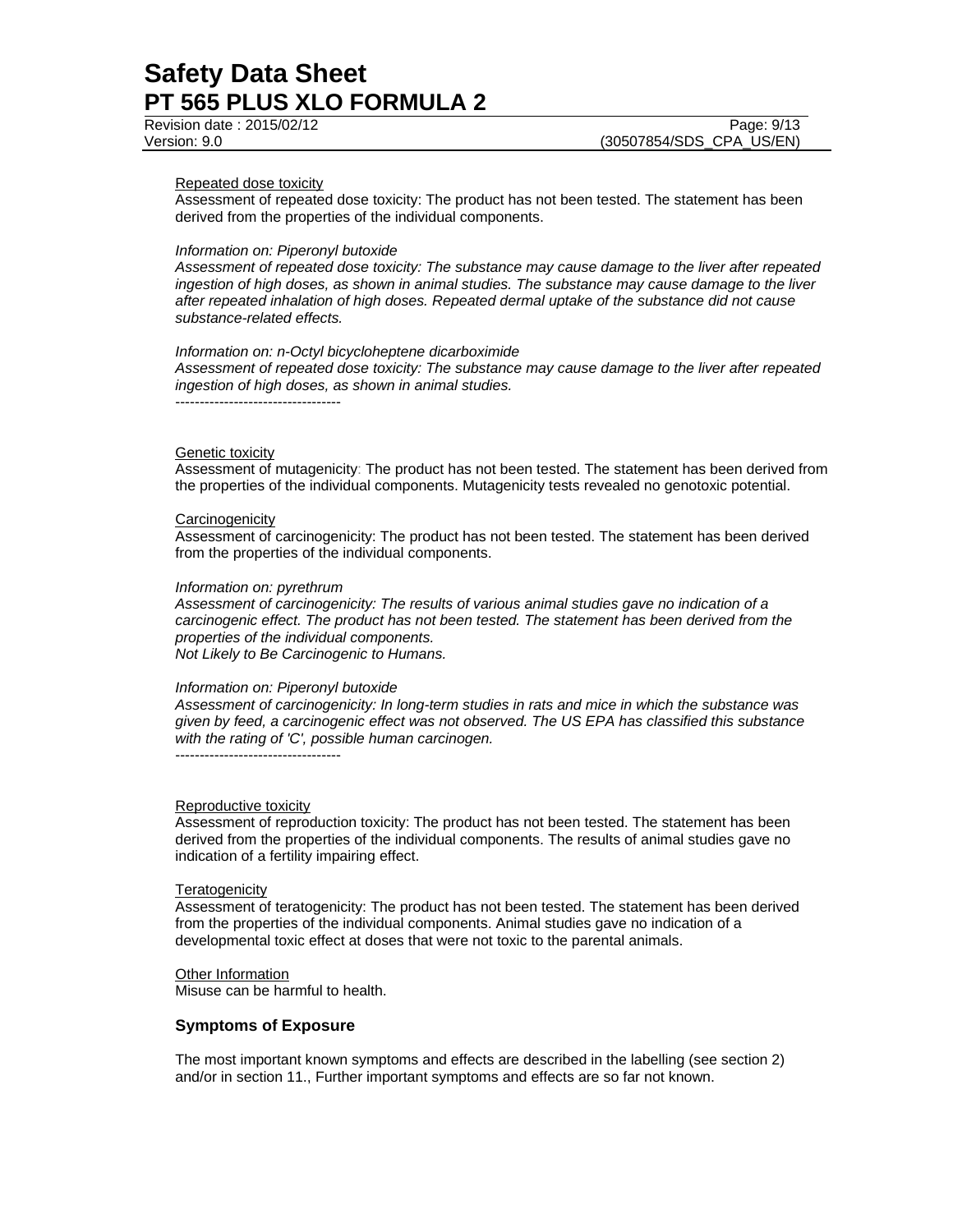Revision date : 2015/02/12 Page: 10/13

Version: 9.0 (30507854/SDS\_CPA\_US/EN)

## **12. Ecological Information**

#### **Toxicity**

#### Toxicity to fish

*Information on: pyrethrum LC50 (96 h) 0.0052 mg/l, Oncorhynchus mykiss (static) No observed effect concentration 0.0019 mg/l, Pimephales promelas LC50 (96 h) 0.01 mg/l, Lepomis macrochirus* 

*Information on: Piperonyl butoxide LC50 (96 h) 6.12 mg/l, Oncorhynchus mykiss (other)* 

*Information on: dimethyl ether No observed effect concentration (96 h) > 4,000 mg/l, Poecilia reticulata (other, semistatic) The product is highly volatile. Tested in a closed test system.*  ----------------------------------

## Aquatic invertebrates

*Information on: Piperonyl butoxide EC50 (48 h) 0.51 mg/l, Daphnia magna (other)* 

*Information on: dimethyl ether No observed effect concentration (48 h) > 4,000 mg/l, Daphnia magna (other, static) The product is highly volatile. Tested in a closed test system.*  ----------------------------------

----------------------------------

#### **Persistence and degradability**

Assessment biodegradation and elimination (H2O) The product has not been tested. The statement has been derived from the properties of the individual components.

#### **Bioaccumulative potential**

Assessment bioaccumulation potential The product has not been tested. The statement has been derived from the properties of the individual components.

Bioaccumulation potential

*Information on: pyrethrum* 

----------------------------------

*Bioconcentration factor: 471 Accumulation in organisms is not to be expected.* 

*Information on: Piperonylbutoxide* 

*Bioconcentration factor: 91 - 380 (28 d), Lepomis macrochirus (OECD Guideline 305 E)* 

### **Mobility in soil**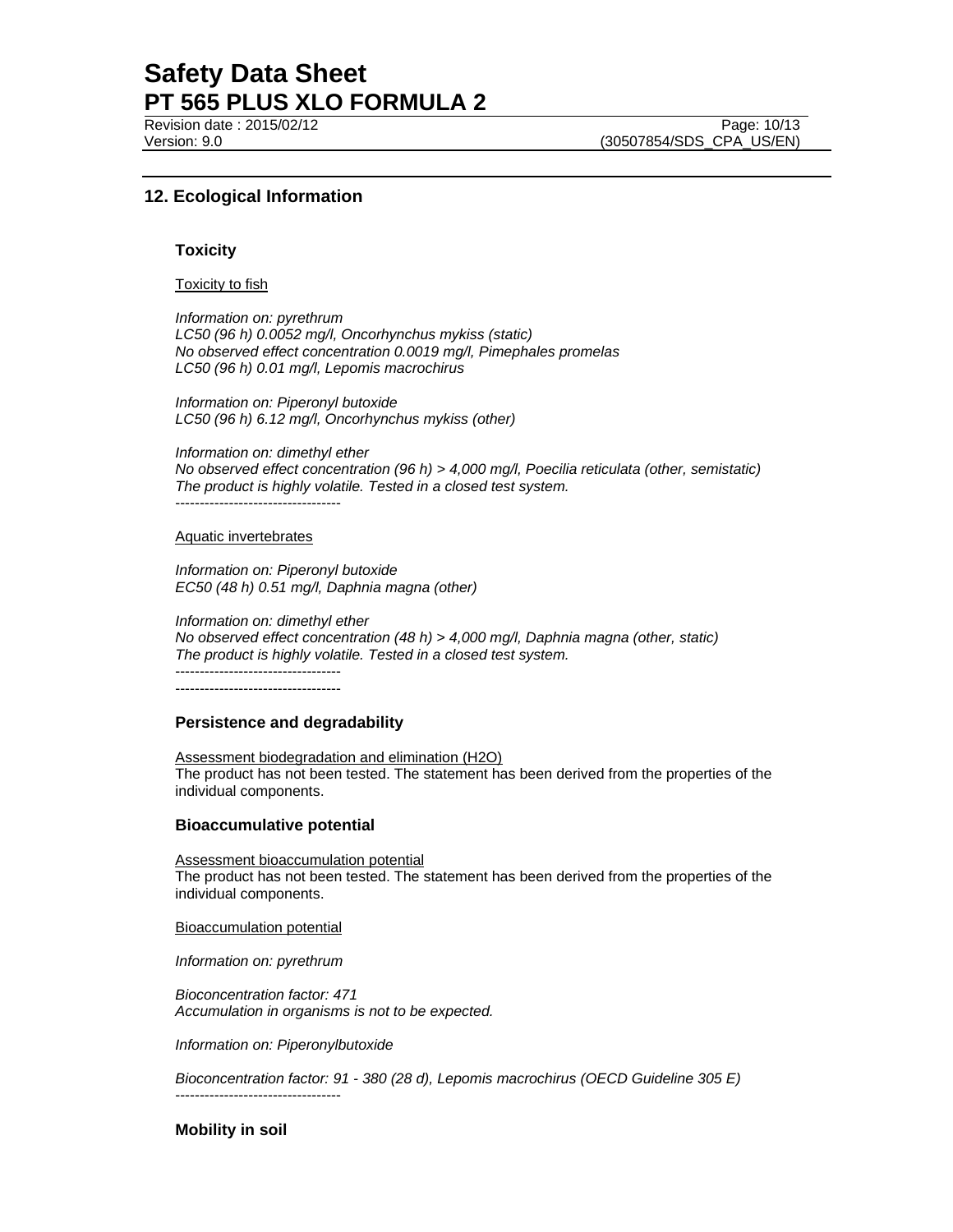Revision date : 2015/02/12 Page: 11/13 Version: 9.0 (30507854/SDS\_CPA\_US/EN)

## Assessment transport between environmental compartments

The product has not been tested. The statement has been derived from the properties of the individual components.

*Information on: pyrethrum* 

*Following exposure to soil, adsorption to solid soil particles is probable, therefore contamination of groundwater is not expected.*

*Information on: Piperonylbutoxide* 

*Adsorption to solid soil phase is not expected.*

*Information on: n-Octyl bicycloheptene dicarboximide* 

*The substance will not evaporate into the atmosphere from the water surface. Adsorption to solid soil phase is expected.*

----------------------------------

## **13. Disposal considerations**

### **Waste disposal of substance:**

Pesticide wastes are regulated. Improper disposal of excess pesticide, spray mix or rinsate is a violation of federal law. If pesticide wastes cannot be disposed of according to label instructions, contact the State Pesticide or Environmental Control Agency or the Hazardous Waste representative at the nearest EPA Regional Office for guidance.

### **Container disposal:**

Do not cut, puncture, crush, or incinerate empty aerosol containers. Consult state or local disposal authorities for approved alternative procedures such as container recycling. Empty aerosol cans may meet the definition of RCRA D003. Consult local and/or regional EPA for further guidance.

## **14. Transport Information**

ID number: UN 1950

| <b>Land transport</b><br><b>USDOT</b>                                                      |                                                                                |
|--------------------------------------------------------------------------------------------|--------------------------------------------------------------------------------|
| Hazard class:<br>ID number:<br>Hazard label:<br>Proper shipping name:                      | 2.1<br>UN 1950<br>2.1, EHSM<br>AEROSOLS (contains DIMETHYLETHER)               |
| Sea transport<br>IMDG                                                                      |                                                                                |
| Hazard class:<br>ID number:<br>Hazard label:<br>Marine pollutant:<br>Proper shipping name: | 2.1<br>UN 1950<br>2.1, EHSM<br><b>YES</b><br>AEROSOLS (contains DIMETHYLETHER) |
| Air transport<br><b>IATA/ICAO</b>                                                          |                                                                                |
| Hazard class:                                                                              | 2.1                                                                            |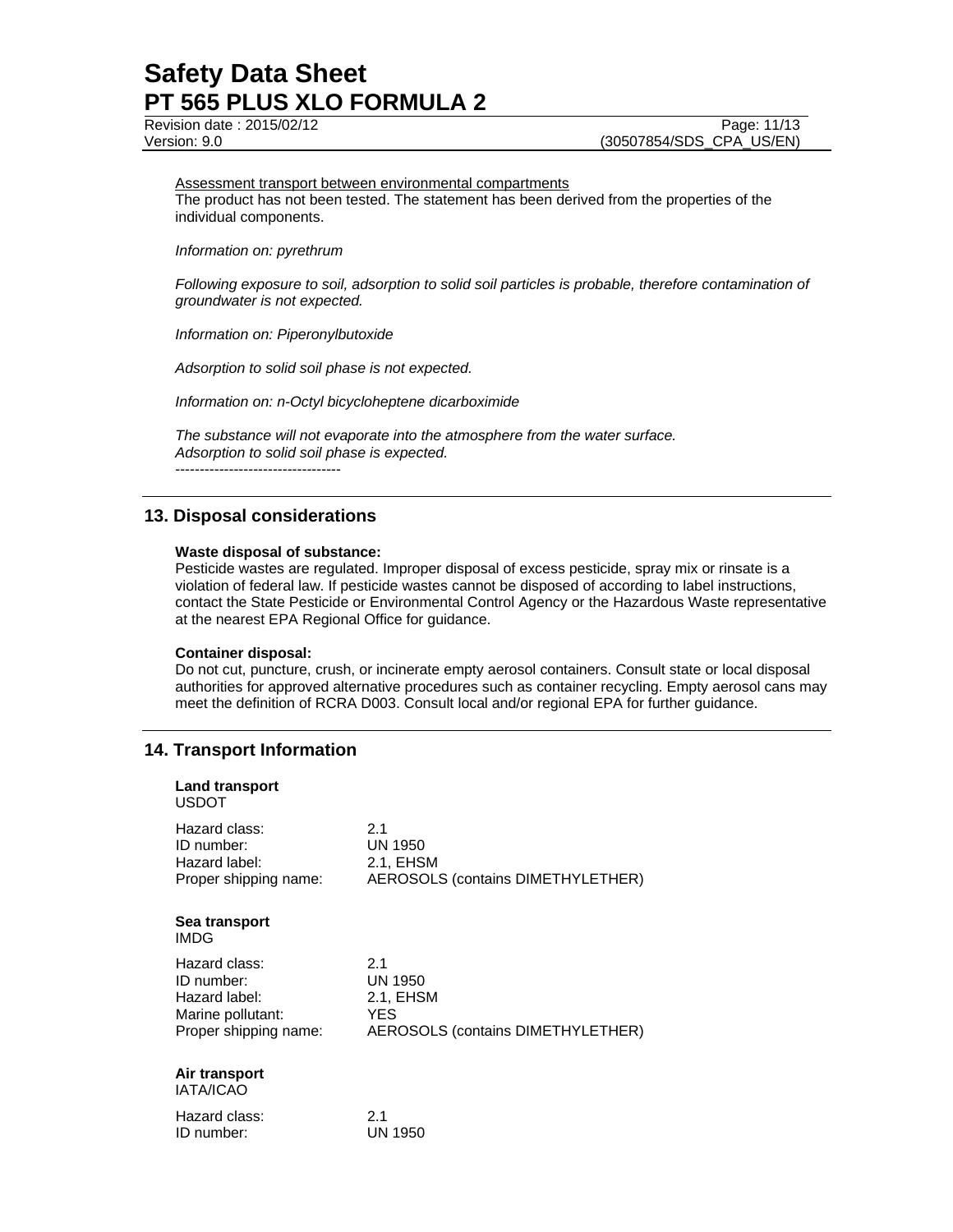Revision date : 2015/02/12 Page: 12/13

Version: 9.0 (30507854/SDS\_CPA\_US/EN)

Hazard label: 2.1

Proper shipping name: AEROSOLS, FLAMMABLE (contains DIMETHYLETHER)

## **15. Regulatory Information**

### **Federal Regulations**

**Registration status:** 

Chemical TSCA, US blocked / not listed

Crop Protection TSCA, US released / exempt

**EPCRA 311/312 (Hazard categories):** Acute; Chronic

**EPCRA 313:** 

**CAS Number Chemical name**

51-03-6 Piperonylbutoxide

| CERCLA RQ | <b>CAS Number</b> | <b>Chemical name</b> |
|-----------|-------------------|----------------------|
| 5000 LBS  | 67-64-1           | Acetone              |
| 100 LBS   | 115-10-6          | dimethyl ether       |
| 1 LBS     | 8003-34-7         | Pyrethrins           |
|           |                   |                      |

#### **NFPA Hazard codes:**

Health : 1 Fire: 3 Reactivity: 1 Special:

### **Labeling requirements under FIFRA**

This chemical is a pesticide product registered by the Environmental Protection Agency and is subject to certain labeling requirements under federal pesticide law. These requirements differ from the classification criteria and hazard information required for safety data sheets, and workplace labels of non-pesticide chemicals. Following is the hazard information as required on the pesticide label.

CAUTION: EXTREMELY FLAMMABLE. KEEP OUT OF REACH OF CHILDREN. KEEP OUT OF REACH OF DOMESTIC ANIMALS. HARMFUL IF SWALLOWED. HARMFUL IF ABSORBED THROUGH SKIN. Avoid contact with the skin, eyes and clothing. Wash thoroughly after handling.

Aerosol container contains flammable gas under pressure.

## **16. Other Information**

#### **SDS Prepared by:**

BASF NA Product Regulations SDS Prepared on: 2015/02/12

We support worldwide Responsible Care® initiatives. We value the health and safety of our employees, customers, suppliers and neighbors, and the protection of the environment. Our commitment to Responsible Care is integral to conducting our business and operating our facilities in